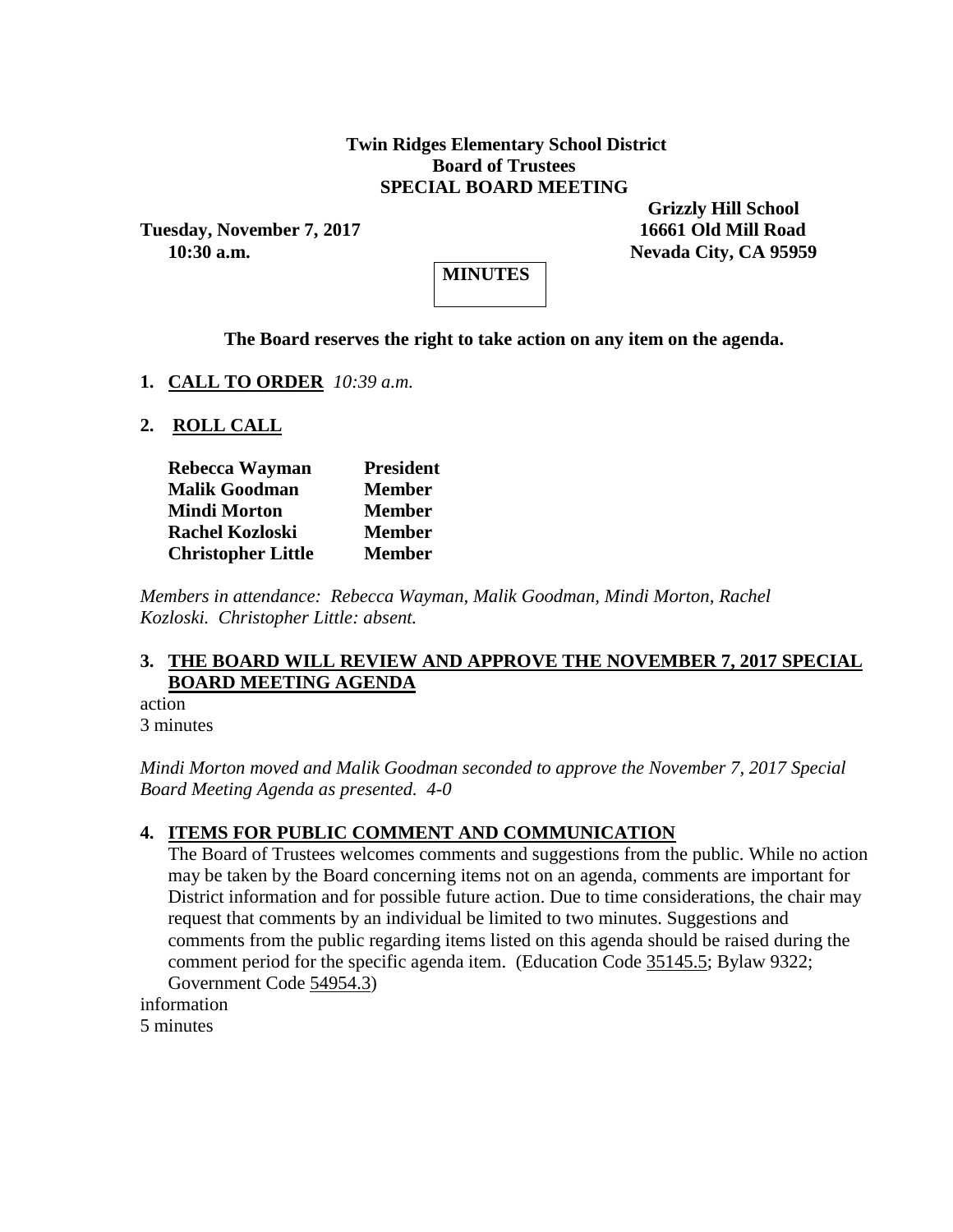# **PUBLIC COMMENT**

### *No public comment*

At this time, we open the meeting for any public comments regarding the following Closed Session item.

## **5. ADJOURN TO CLOSED SESSION** *10:40 a.m.*

## **6. CLOSED SESSION**

Sale of Surplus TRESD Property Negotiation of Real Property Transaction at 15065 Derbec Road, Nevada City, CA 95959 Pursuant to Government Code 54956.8 Action

*Rachel Kozloski moved and Rebecca Wayman seconded to accept offer of \$153,000 from Mark Barbic. 4-0*

## **7. RECONVENE FROM CLOSED SESSION** *11:15 a.m.*

*Accepted offer. Instruct realtor to move.* **8. APPROVAL OF WASHINGTON SCHOOL CLEANUP** action 20 minutes

*Rachel Kozloski moved and Mindi Morton seconded to approve Washington School cleanup with occupancy certificate. 4-0*

## **9**. **FUTURE AGENDA ITEMS**

*Outsource facility inspections Facility updates*

### **10. ADJOURNMENT** *11:51 a.m.*

### **The agenda was posted 24 hours prior to the meeting at 16661 Old Mill Road, Nevada City, CA 95959**

Notice: In compliance with the Americans with Disabilities Act, if you need special assistance to access the Board meeting room or to otherwise participate at this meeting, including auxiliary aids or services, contact the Twin Ridges Elementary School District office at 530.265.9052 ext. 201 at least 48 hours before the scheduled Board meeting so that we may make every reasonable effort to accommodate your needs. {G.C. §54953.2, §54954.2(a )(1); Americans with Disabilities Act of 1990, §202 (42 U.S.C. §12132)]